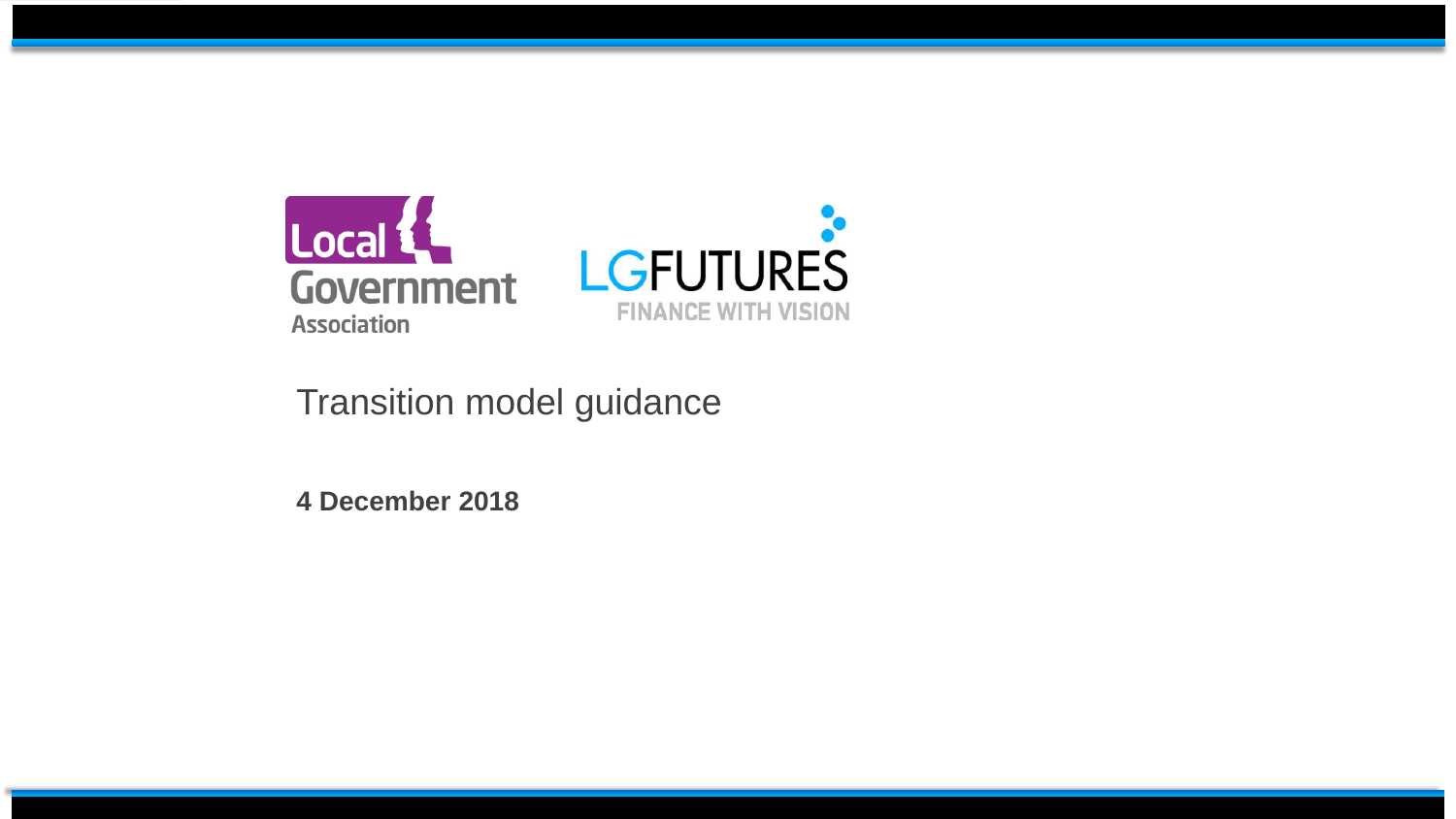

[Model overview](#page-0-0)

- The Government is currently carrying out a Fair Funding Review which will inform local authorities' funding allocations from 2020/21 onwards.
- A **transition mechanism** will be used to move from the current pattern of funding to the one implied by the results of this review.
- The models presented here illustrate four examples of how a transition mechanism could work in practice.
- In this report, **'settlement funding'** is used to describe the funding that is subject to this transition mechanism. Each authority is will transition from its **starting** share of this settlement funding to its new **target** share.
- For the purposes of modelling, each authority's **starting** share of settlement funding is based on funding provisionally announced for  $2019/20$ .<sup>1</sup> The this is the sum of (a) the Settlement Funding Assessment, (b) the Public Health Grant and (c) the Rural Services Delivery Grant.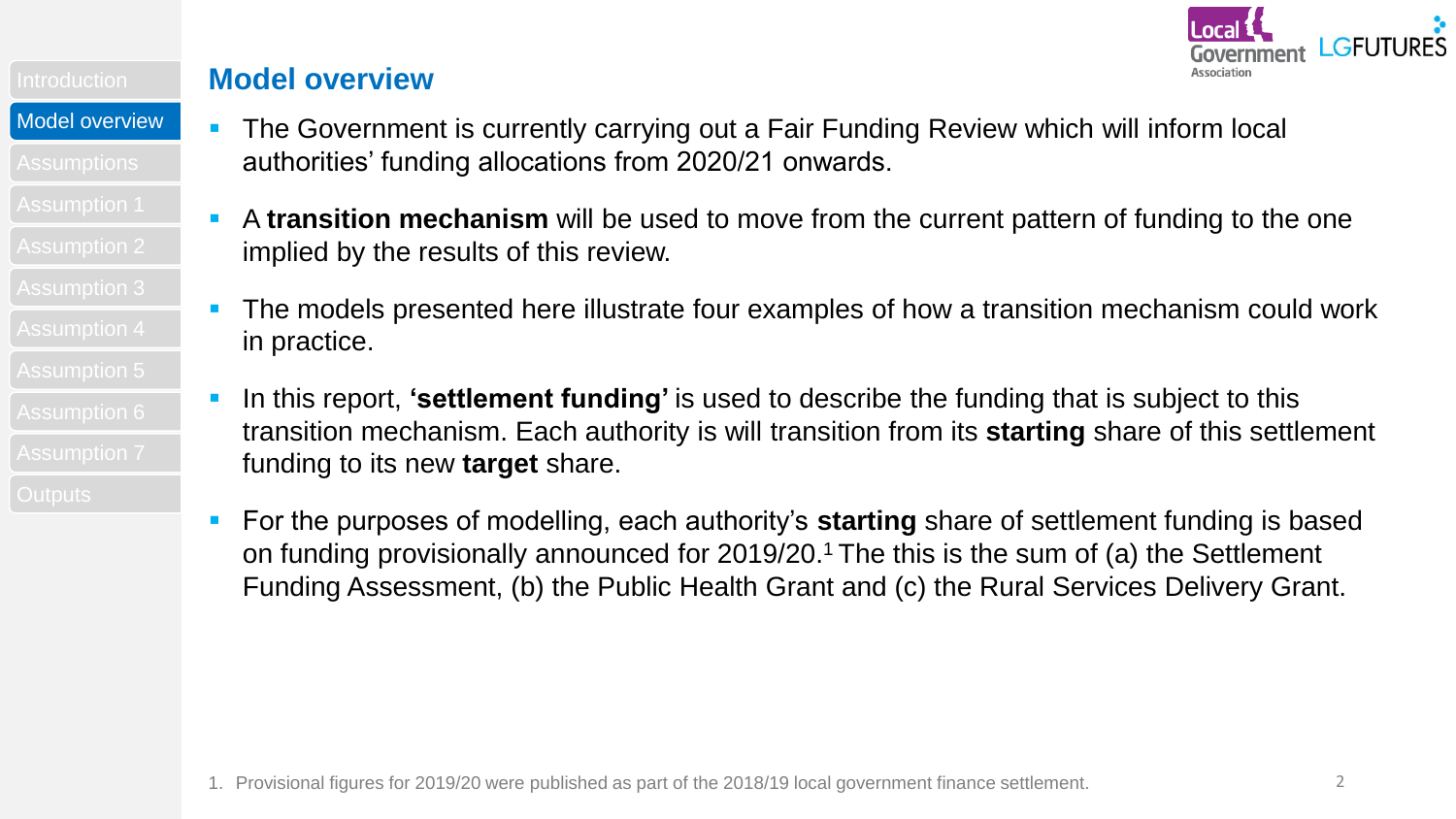

#### **Model overview**

- Each authority's **target** settlement funding level is not yet known, as this will be determined by a new formula following the Fair Funding review.
	- Instead, the model assumes a **distance to target** for each local authority. This is the assumed percentage change in each authority's starting settlement funding level required to reach its new target share.
	- For example, a distance to target of +10% would mean that an authority's target share of funding in 2020/21 (under the new formula) is 10% higher than its actual share of funding in 2019/20.
	- The Excel model includes a default distance to target for each authority. This is derived from damping that was applied to 2013/14 Formula Funding allocations. These default figures are not indicative of what each authority's distance to target will be in 2020/21. Rather, they are intended to illustrate a range of plausible values at the England level. The user is able to enter any assumed distance to target for their own authority.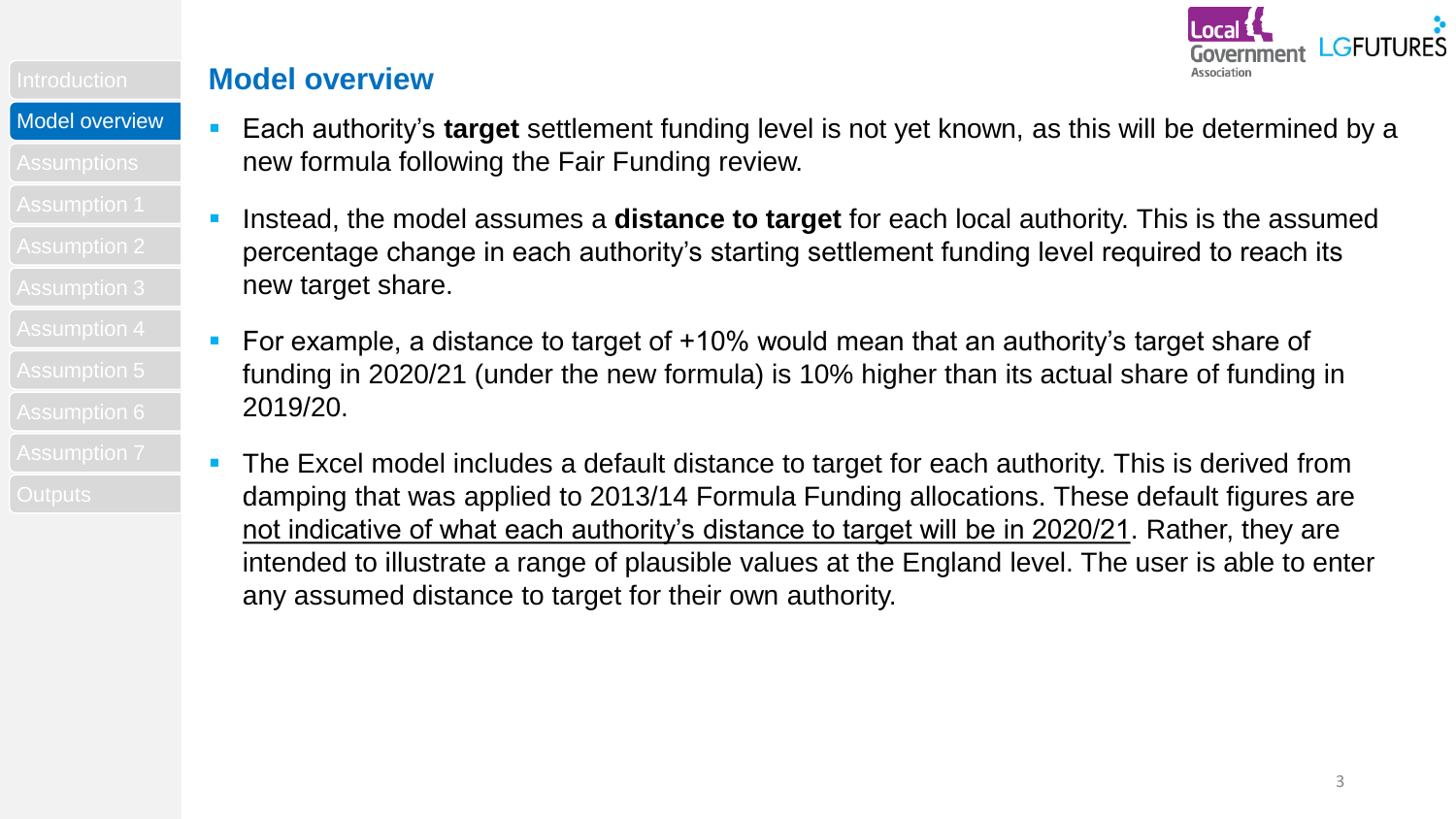

- [Model overview](#page-0-0)
	- The potential transition mechanisms are illustrated by the following four models:
		- **Model 1** floors and scaling
		- **Model 2** pace of change
		- **Model 3** pace of change with floors
		- **Model 4** pace of change with floors, including other revenue streams
		- The following slides provide a brief overview of each of these models. More details on each model are provided in the report that accompanies this guidance.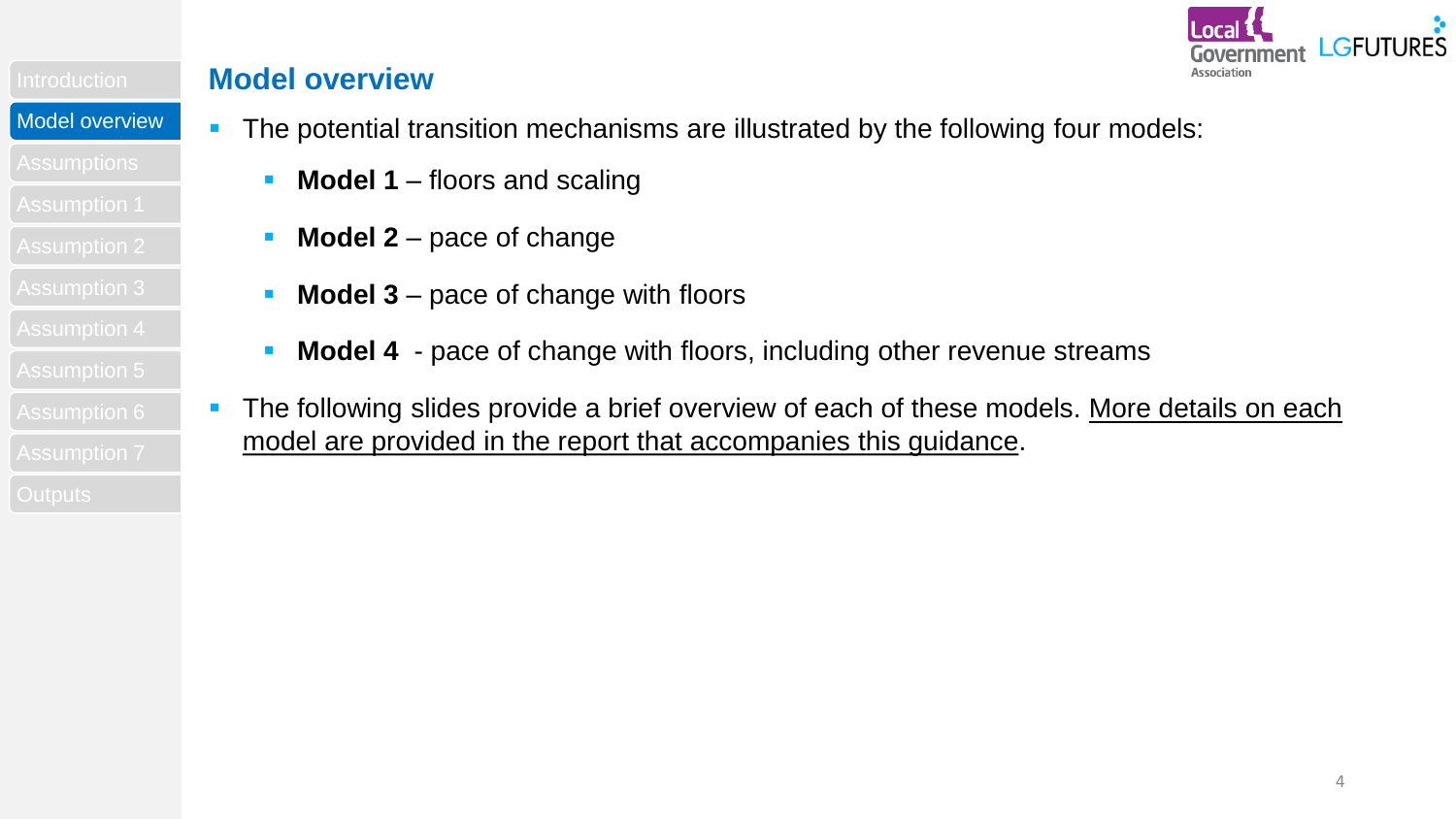

#### **Model overview**

# **Model 1 – floors and scaling**.

- 
- 
- 
- 
- 
- 
- 

**This is a simplified version of the status quo. 'Floors' guarantee each authority a minimum** level of funding, expressed as a percentage change from the previous year. This is financed by 'scaling back' funding for authorities who are above this floor. This scaling ensures that the model is revenue neutral.

# **Model 2 – pace of change**.

- Authorities transition to their target shares over a specified number of years. For example, assuming a 5 year transition period, each authority would close 1/5<sup>th</sup> of its distance to target in the first year, 1/4<sup>th</sup> of the remaining distance to target in the second year, 1/3<sup>rd</sup> of the remaining distance in the third year, and so on.
- **The shorter (longer) the transition period, the faster (slower) authorities converge with their** target funding shares, and the less (more) protection is provided against large annual changes in funding.
- **This model is revenue neutral. In any year, the 'losses' deferred by authorities who are** currently above their targets are exactly offset the 'gains' deferred by authorities who are below their targets.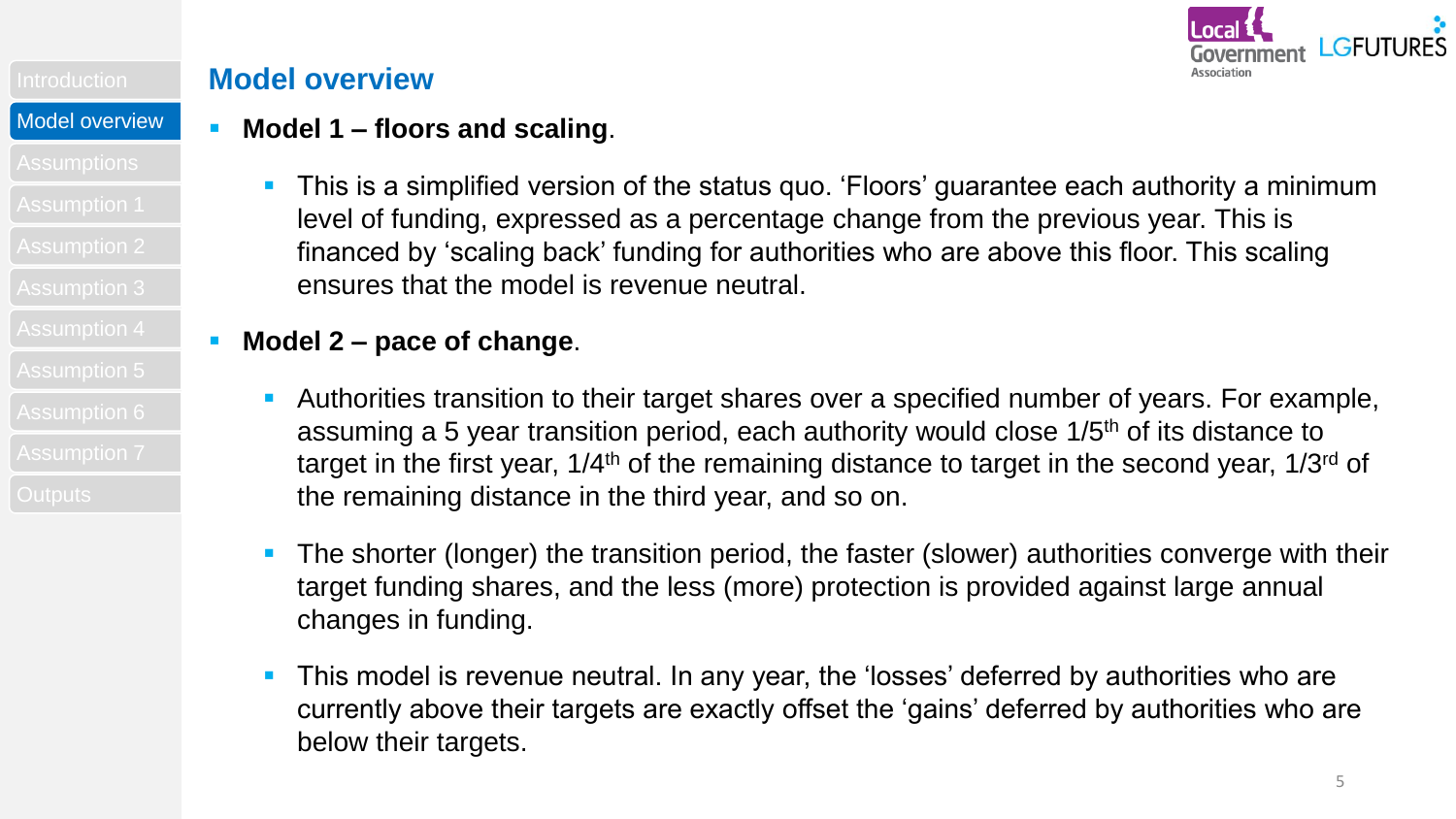

[Model overview](#page-0-0)

### **Model 3 – pace of change with floors.**

- **This is a combination of the previous two models.**
- **Each authority's transition is determined by a 'pace of change' approach (as in Model 2), in** which it converges with its target over a given number of years. By itself, this is revenue neutral.
- **Additional protection is provided in the form of floors. This prevents any authority's funding** from falling by more than a certain percentage in any given year (as in Model 1).
- **These floors impose an additional cost on the system. How this is funded depends on** whether or not the system is assumed to be revenue neutral.
	- If the model is revenue neutral, then floors are are financed by scaling back the annual change in funding received by other authorities.
	- If the model is not revenue neutral, then it is assumed that the cost of floors is financed by additional funding from central government.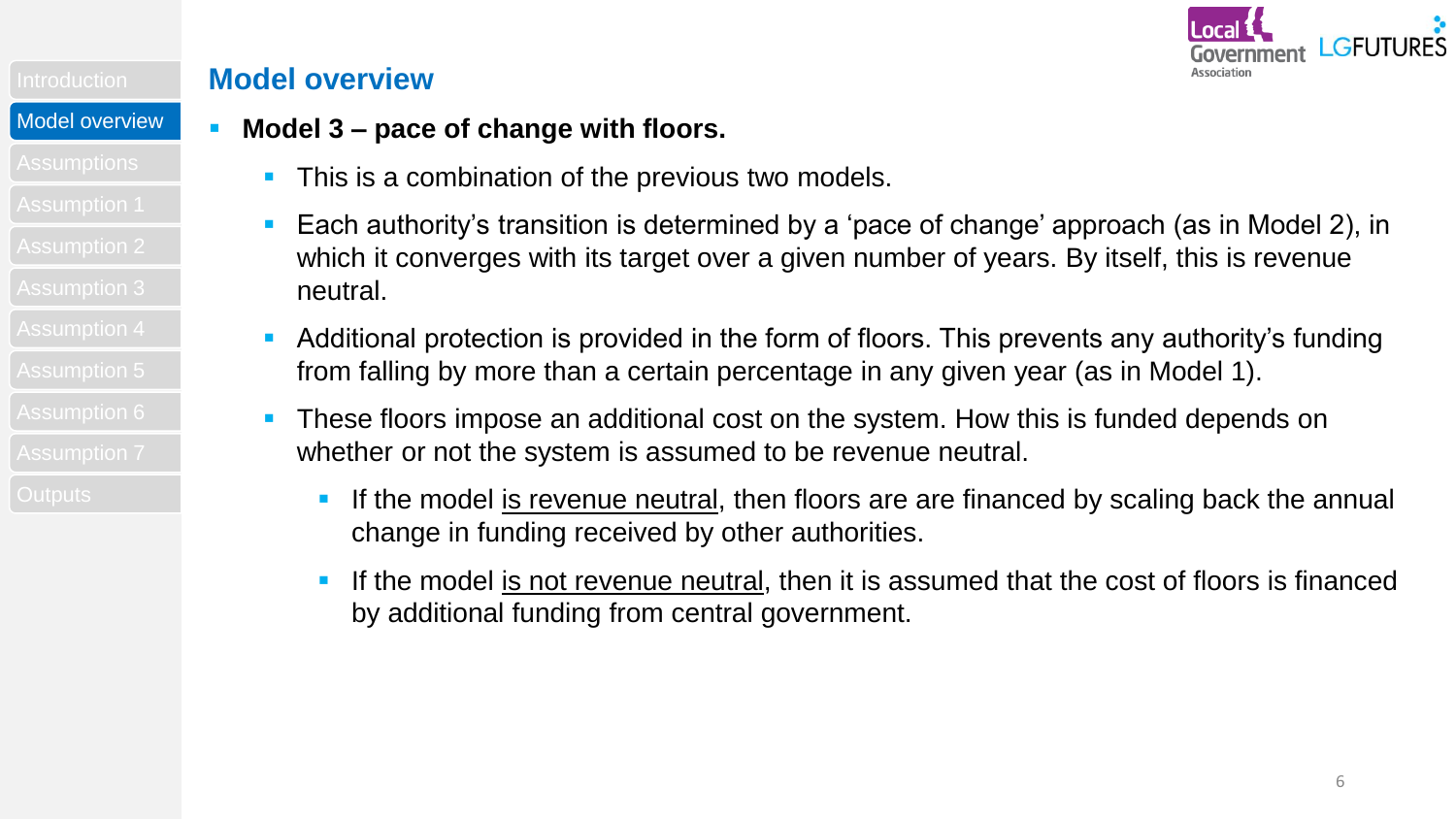

#### [Model overview](#page-0-0)

- 
- 
- 
- 
- 
- 
- 
- 
- 

## **Model 4 – pace of change with floors, including other revenue.**

- **This is the same as Model 3, but in which floors are calculated with respect to a broader** definition of local authority revenue.
- In Model 3, the floors related to the annual change in an authority's *settlement funding*. In this model, floors relate to changes in settlement funding *plus other revenue streams.*  These could include council tax revenue or other major grants.
- The floors can also take into account projected *changes* in these other revenue streams.
- How the floors are funded depends on whether or not the model is revenue neutral (just as in Model 3):
	- If the model is revenue neutral, they are financed by scaling back the annual change in funding received by other authorities.
	- If it is not revenue neutral, they are assumed to be financed by additional central government funding.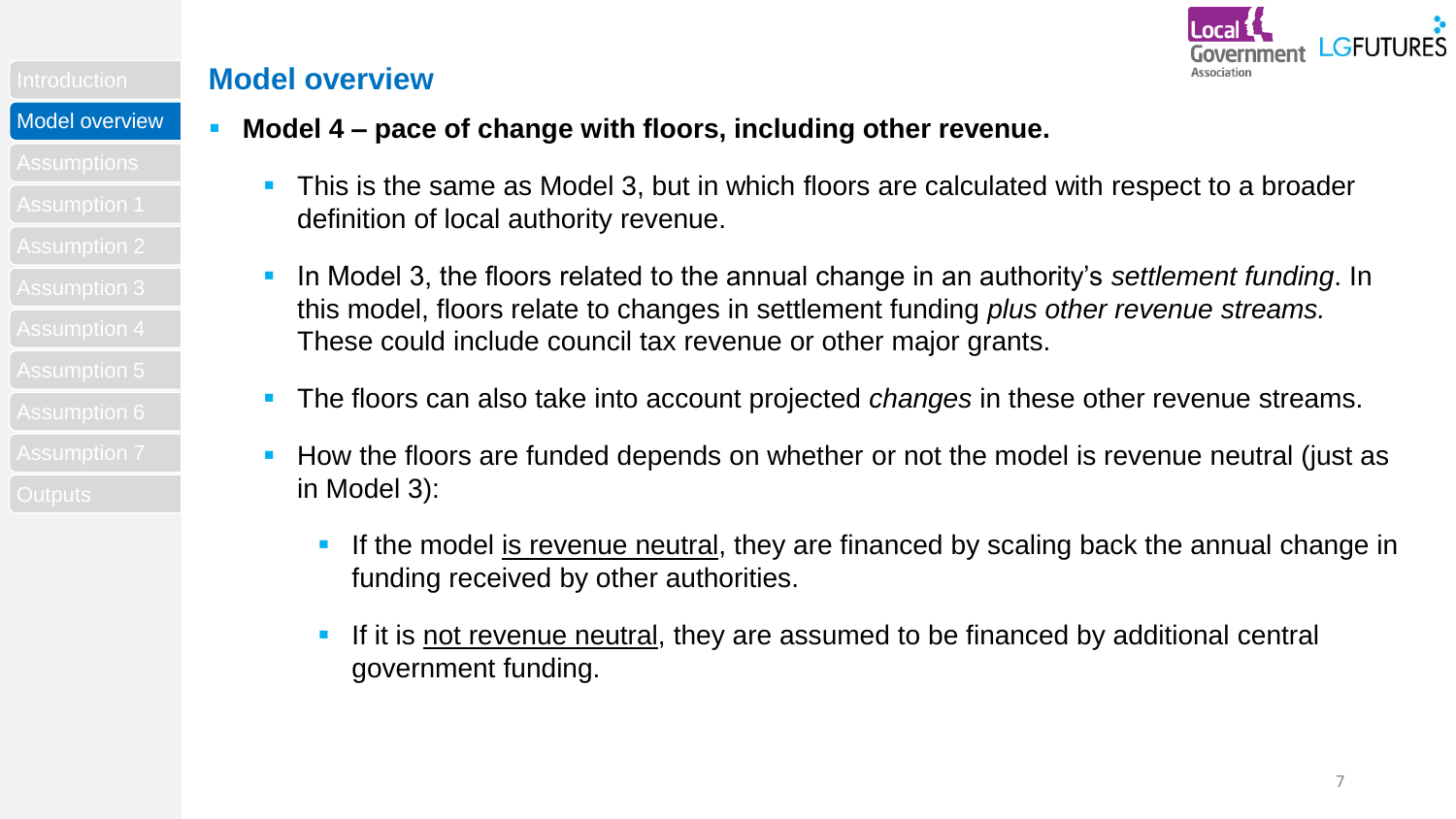

[Model overview](#page-0-0)

• The following table summarises the key features of the four models.

| 7 NOUMERVILLE       |                                                  |         |               |                   |                                                    |                                              |
|---------------------|--------------------------------------------------|---------|---------------|-------------------|----------------------------------------------------|----------------------------------------------|
| <b>Assumption 2</b> | Key features of the<br>four transition<br>models |         | <b>Floors</b> | Pace of<br>change | <b>Includes</b><br>other revenue<br><b>streams</b> | <b>Can relax</b><br>assumption<br>of revenue |
| <b>Assumption 3</b> |                                                  |         |               |                   |                                                    |                                              |
| <b>Assumption 4</b> |                                                  |         |               |                   |                                                    | neutrality                                   |
| Assumption 5        |                                                  | Model 1 |               |                   |                                                    |                                              |
| <b>Assumption 6</b> |                                                  | Model 2 |               |                   |                                                    |                                              |
| <b>Assumption 7</b> |                                                  | Model 3 |               |                   |                                                    |                                              |
| <b>Outputs</b>      |                                                  | Model 4 |               |                   |                                                    |                                              |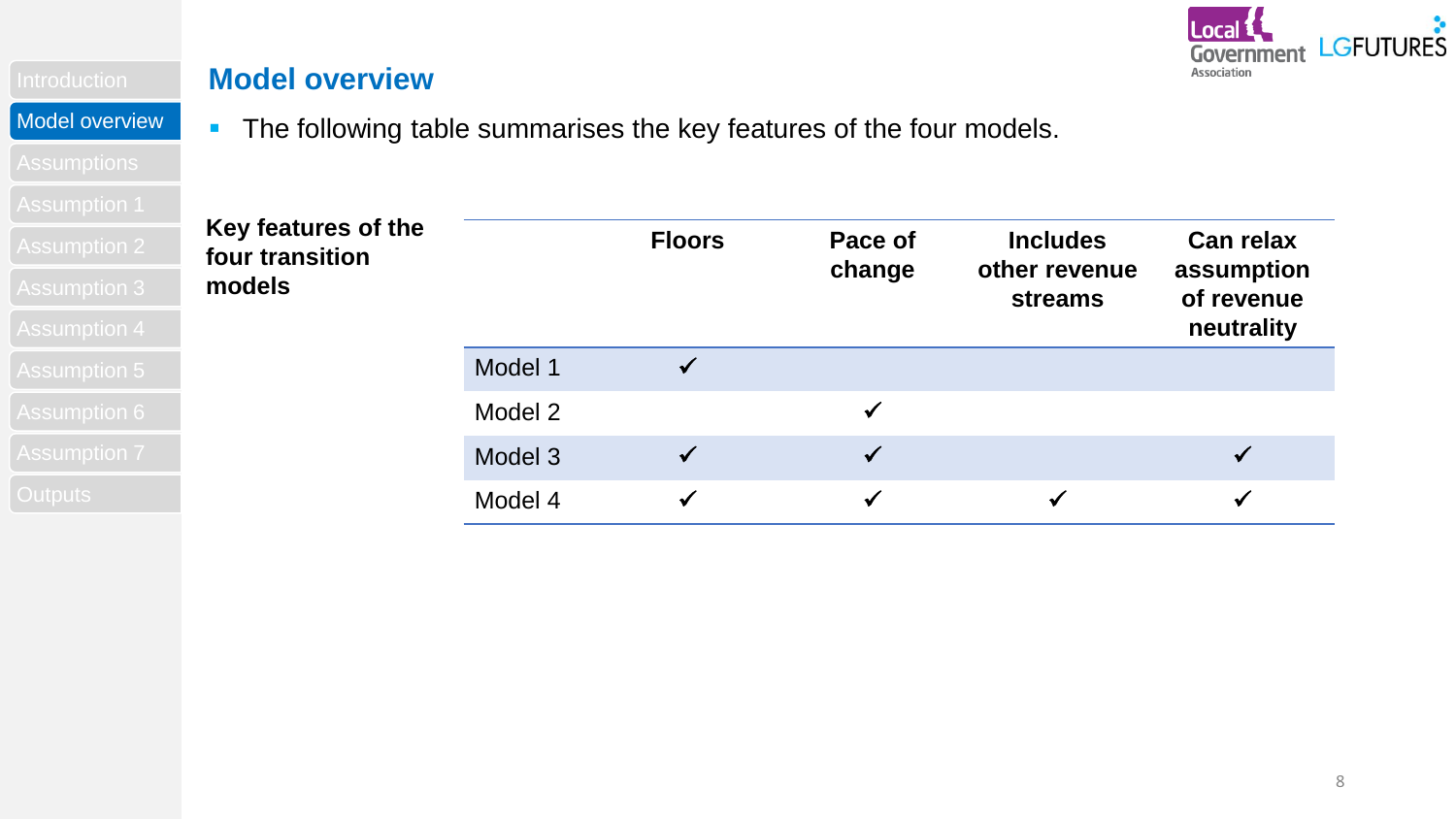

#### **Assumptions - overview**

- The accompanying Excel spreadsheet allows the user to compare the results of the four models, under varying assumptions.
	- The assumptions relate to:
		- 1. your authority's initial distance to target;
		- 2. other authorities' initial distance to target;
		- 3. annual changes in the funding envelope;
		- 4. the level of the funding floor;
		- 5. the length of the transition period;
		- 6. other revenue streams that are taken into account when applying floors; and
		- whether or not all models are revenue neutral.
	- The following slides provide guidance on each of these seven assumptions.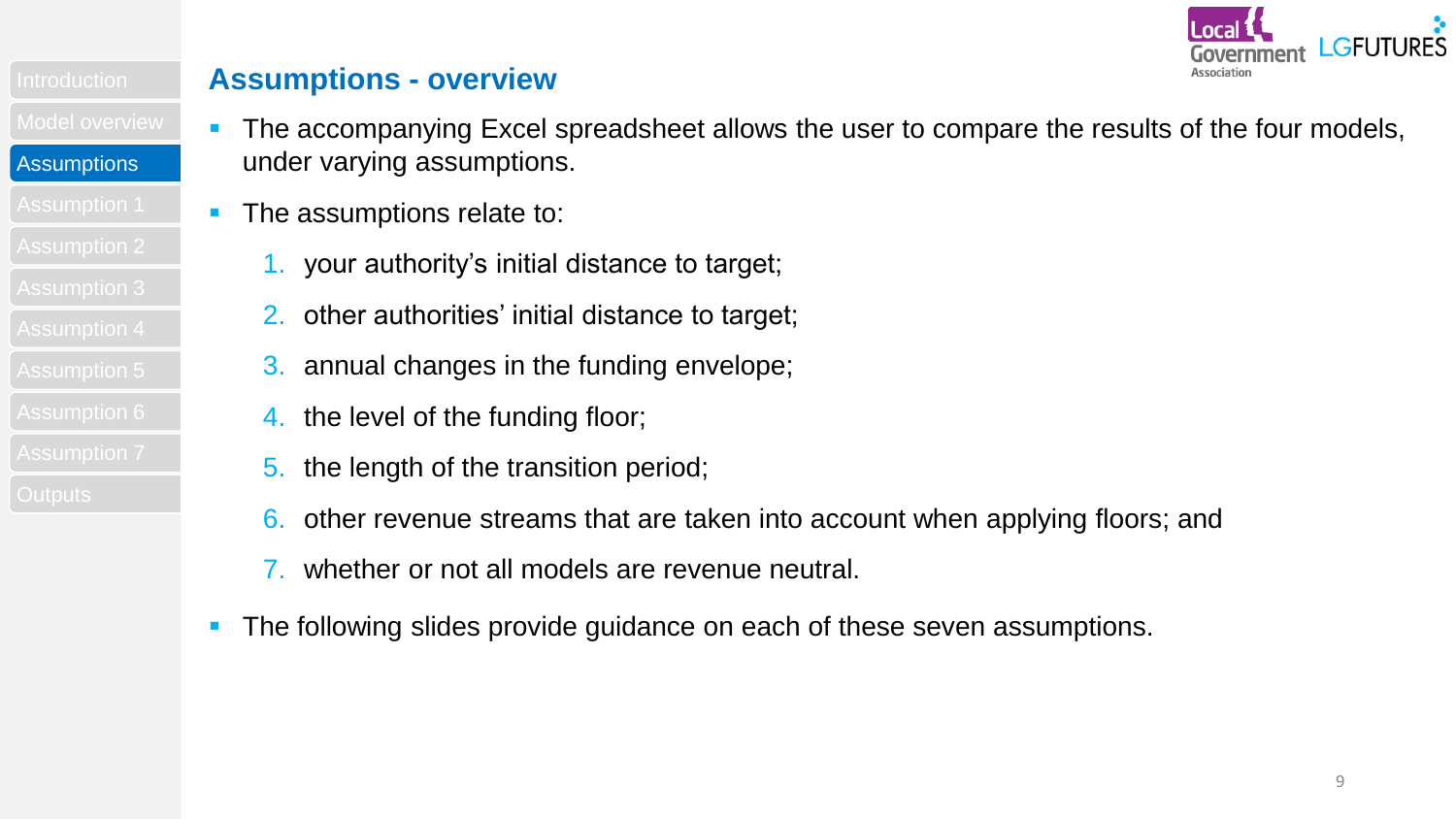

#### **Assumptions - overview**

- Note that when entering assumptions, it may be necessary to **update** the models. This can be done using the buttons shown below. The user will need to **enable macros** to do this.
- If the model status is does not say 'up to date', as shown below, then some of the models' outputs will not be valid.

| Assumption 5        | <b>Example where update</b> | Authority name: | <b>Newtimber</b>          |
|---------------------|-----------------------------|-----------------|---------------------------|
| Assumption 6        | is needed                   | Model status:   | Update<br>× Update needed |
| <b>Assumption 7</b> |                             |                 |                           |
| <b>Dutputs</b>      |                             |                 |                           |
|                     | <b>Example where model</b>  | Authority name: | <b>Newtimber</b>          |
|                     | is up to date               |                 | Update<br>Up to date      |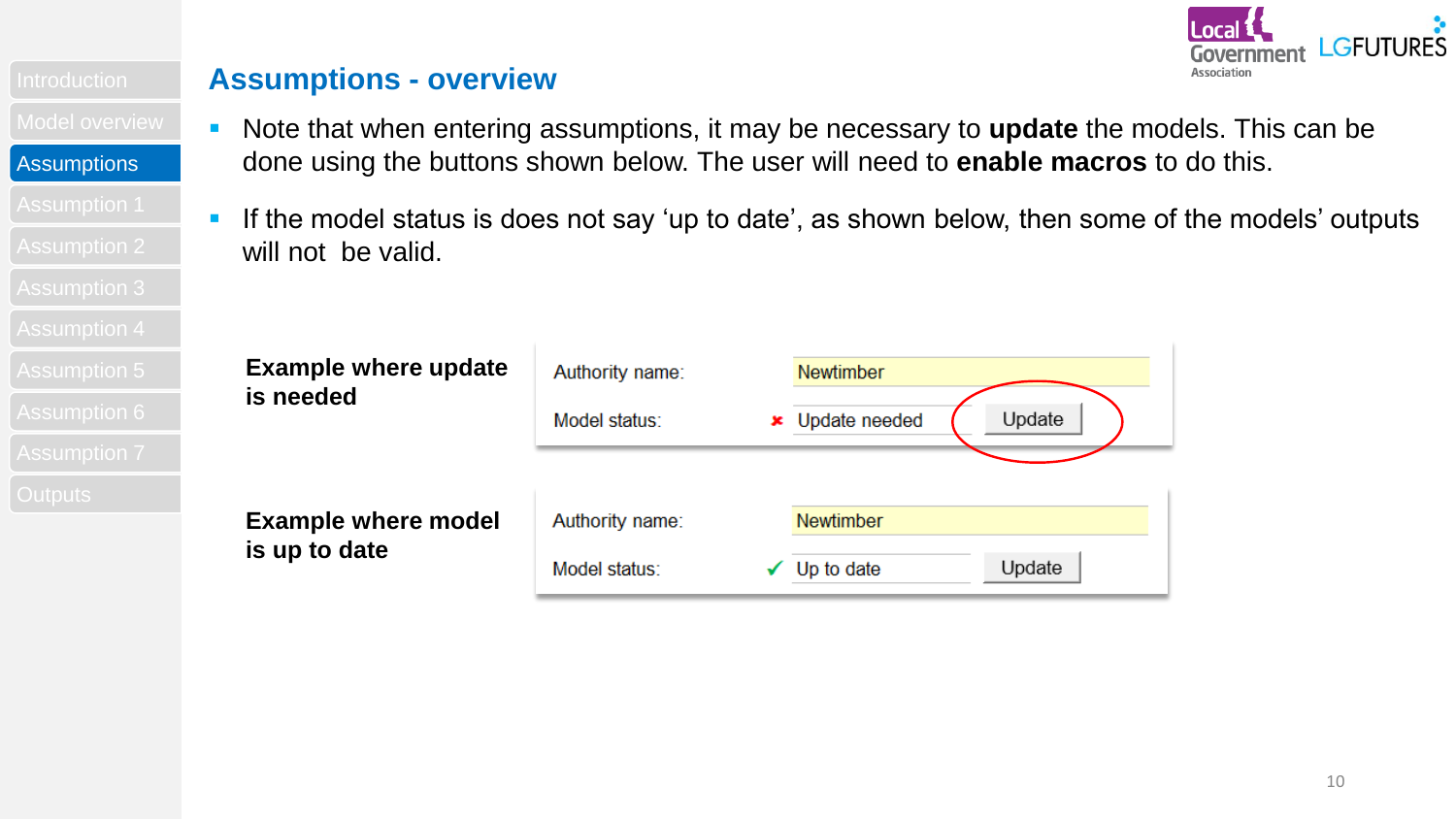

- Assumption 1 is the initial **distance to target for the selected authority.**
- The **starting** point is each authority's share of 'settlement funding' in 2019/20. This is defined as the sum of (a) the Settlement Funding Assessment, (b) the Public Health Grant and (c) the Rural Services Delivery Grant, based on provisional figures.<sup>1</sup>
- Each authority is assumed to transition from this **starting** share of settlement funding to a **target** share that will be determined by a new funding formula in 2020/21.
- The **distance to target** is the % change in each authority's starting share of settlement funding required to reach its target share. This figure is purely hypothetical, as the new funding allocations are not yet known.
- For example, if an authority's starting share of the settlement funding envelope (in 2019/20) is £10m, and share of the same envelope under the new formula would be £12m, then its distance to target would be +20%.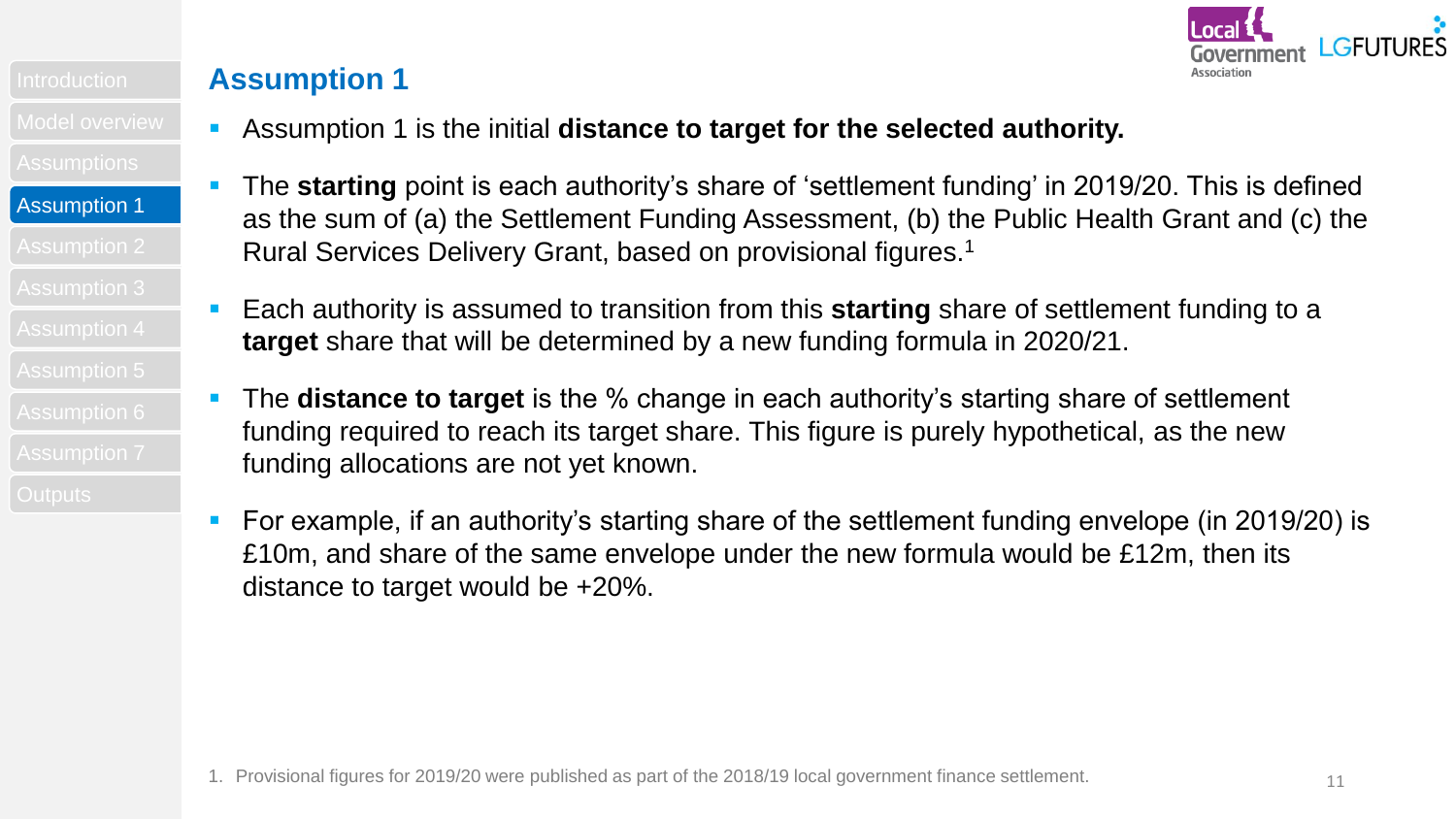

- To exemplify a range of possible values, an illustrative distance to target is provided based on the damping present in 2013/14 Formula Funding allocations.
- This is based on the difference between (a) each authority's undamped formula funding in 2013/14, i.e. its notional funding allocation as determined by a funding assessment formula, and (b) its final funding after damping was applied. The remaining difference is the assumed distance to target.
	- We emphasise that this figure is **purely illustrative**, and not indicative of what your authority's actual 'distance to target' is likely to be when the new formula is introduced in 2020/21.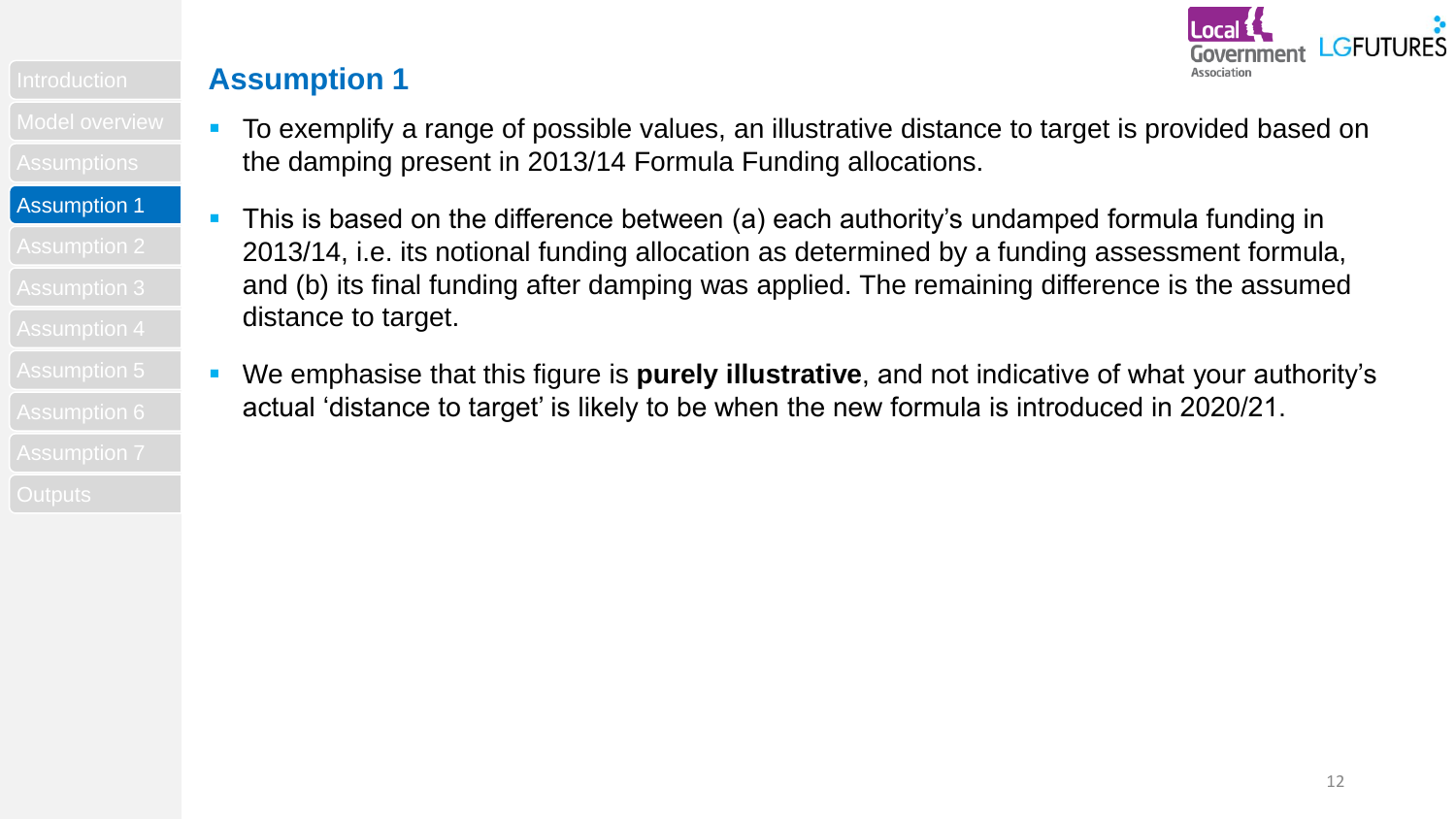

- Users can also overwrite this illustrative distance to target for 2013/14 with their own preferred value.
- [Assumption 1](#page-0-0) In the example below, the authority's illustrative distance to target was +6.9% based on 2013/14 figures. However the user instead specified a distance to target of +5.0%, which was then used in the modelling.

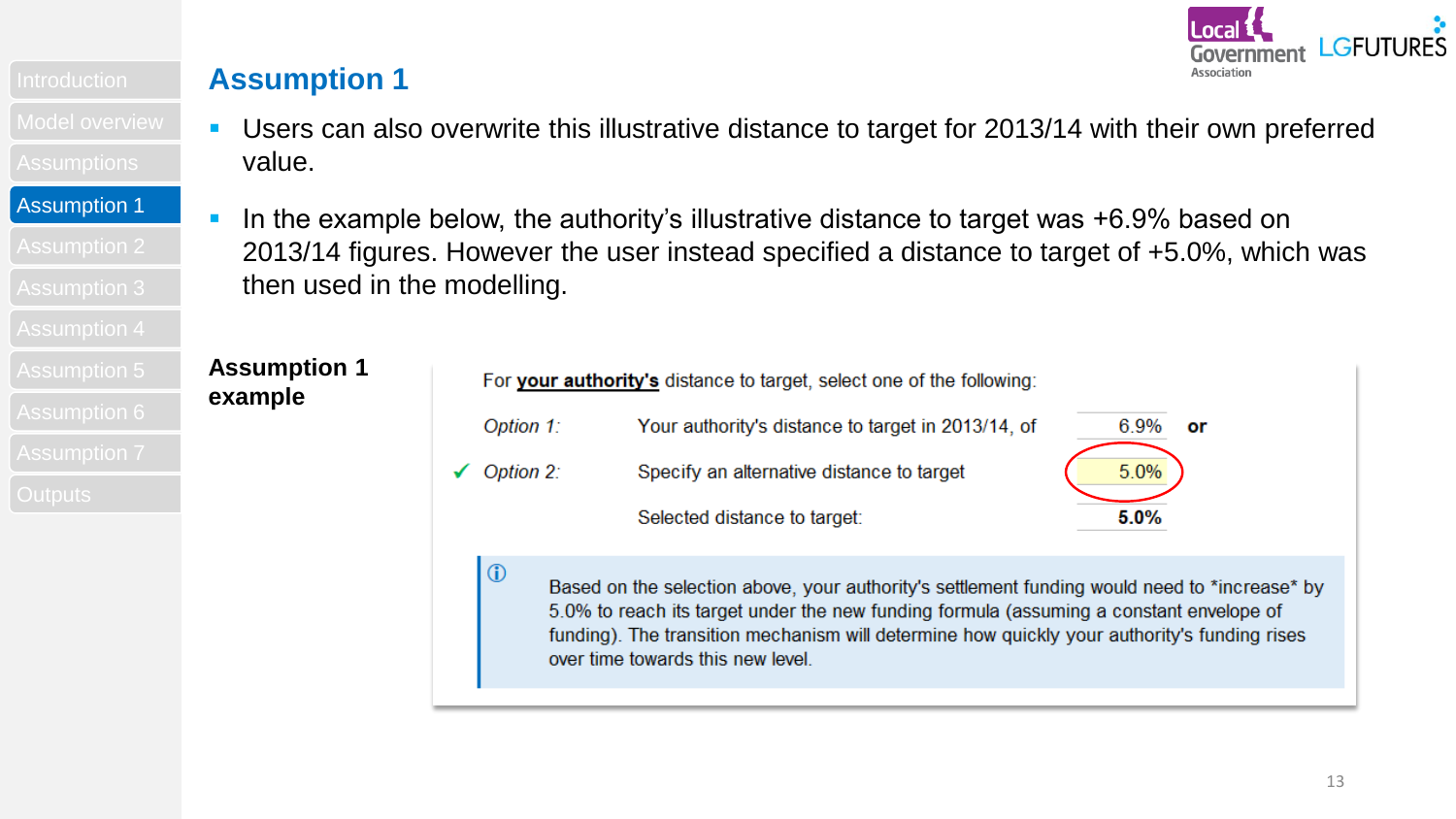

[Assumption 2](#page-0-0) Assumption 2

- Assumption 2 is used to specify the **distance to target of other local authorities**.
- There are two options:
	- 1) Use an illustrative distance to target, based on the damping that was in place in 2013/14; or
	- 2) Apply a random distance to target for all other authorities.
- Under the **second option**, each authority is assigned a random distance to target. The user can specify the 'spread' of these values. By default, it is assumed that 95% of authorities are initially within  $\pm$  22% of their target (as was the case in 2013/14) but the user can increase or decrease this spread. The maximum spread is  $\pm$  30%.<sup>1</sup>
- The distance to target is assumed to follow a normal or 'bell-shaped' distribution.<sup>1</sup> Authorities are more likely to have a distance to target that is closer to the average (of zero) than more extreme values.
- The user can specify one of 20 random scenarios. Selecting a new scenario will assign a new random distance to target to each local authority.
- 1. The spread is limited to ±30% as otherwise the distance to target for some authorities would exceed -100%, i.e. imply negative target funding.
- 14 2. We assume that the distribution is skewed, with a distance to target that ranges from 2.5 standard deviations above average to 6.0 standard deviations below average. This is similar to the distribution in 2013/14.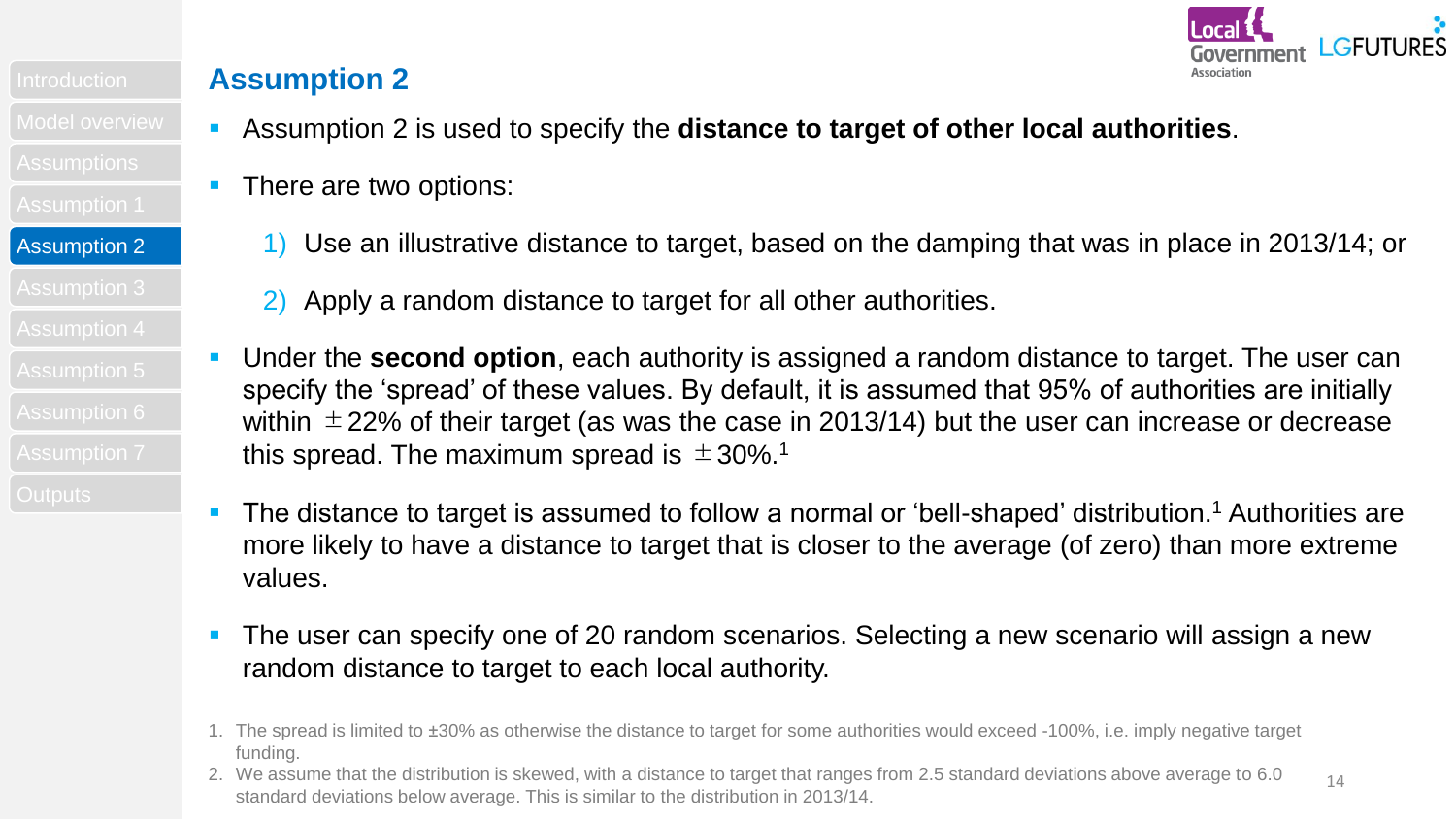

[Assumption 2](#page-0-0) Assumption 2

- The distance to target for all other authorities (excluding the selected authority) is then scaled up or down so that the distance to target for all authorities in England (in £ terms) sums to zero.
- **Example:** in the example below, the user wishes to use a random distance to target for other authorities, and so selects 'Option 2'. They want to model a situation in which other authorities are initially closer to their targets, so specify that approximately 95% of authorities are within  $\pm$  15% of their target (rather than  $\pm$  22%).

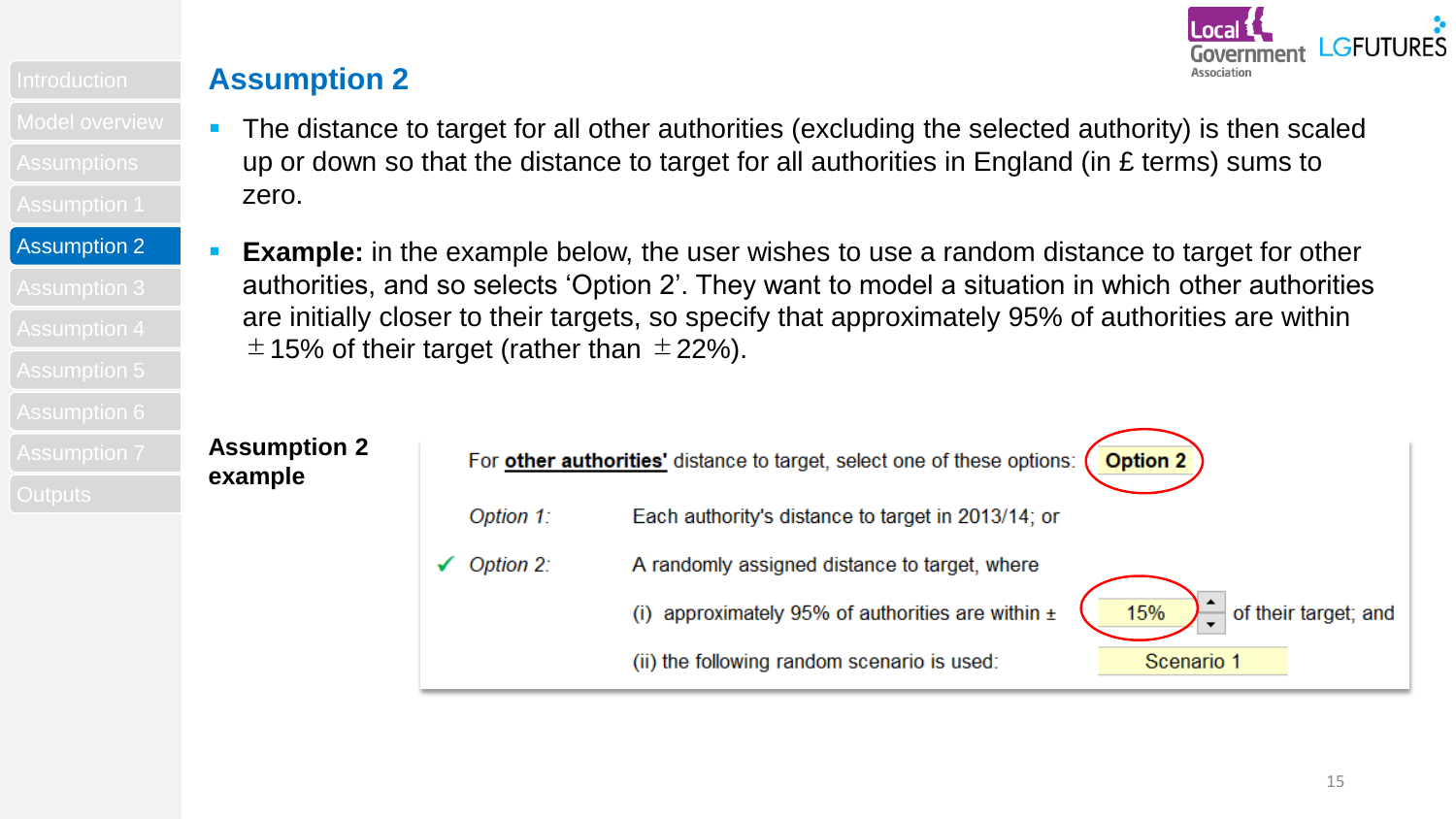

- Assumption 3 determines the **annual change in the settlement funding envelope**.
- Any proposed transition mechanism must be flexible enough to handle scenarios with a growing or shrinking pool of funding for local authorities.
- If the user specifies an annual percentage change in the settlement funding envelope, then annual changes in funding will reflect both (a) the transition of each authority from its starting share of funding towards its target share, and (b) the growth or reduction in the size of the funding envelope over time.
- Assumption 3 could also be used to model scenarios in which local authorities' settlement funding increased in line with inflation each year. For example, this could be the case if 'settlement funding' was delivered in the form of retained business rates. Under the current system, each authority's business rates baseline increases with CPI inflation each year. In this case, the growth rate in Assumption 3 could be set to 2% (the Bank of England's target rate for CPI inflation).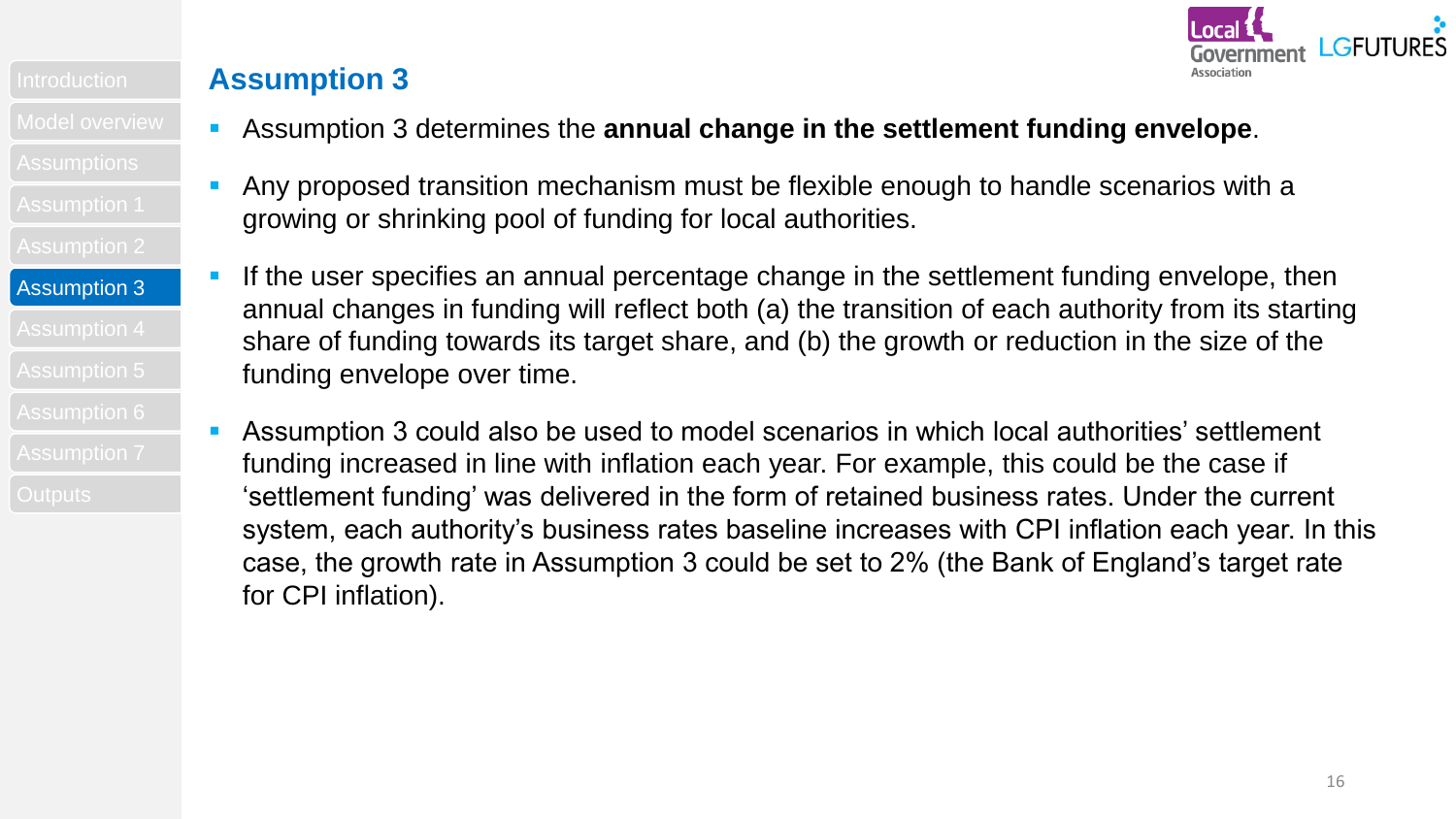

- Assumption 4 is used to specify the **level of the floor.**
- The floor guarantees each authority a minimum level of settlement funding, expressed as a percentage change from the previous year. This ensures that each authority receives a minimum annual increase, or maximum annual decrease, in its settlement funding level.
- For Model 4, the floor has a slightly different definition. Here the floor relates to the change in each authority's *total revenue*, rather than just the change in its *settlement funding*. Total revenue includes settlement funding plus other revenue streams, such as council tax revenue.
- Mathematically, the floor must be less than or equal to the annual change in the funding envelope. For example, if the settlement funding envelope changes by 0% each year, then the floor must be set equal to or less than 0%.
- The model does not make assumptions as to what the level of the floor will be. By default, the level of the floor is set to -100%, which is equivalent to there being no floor in place.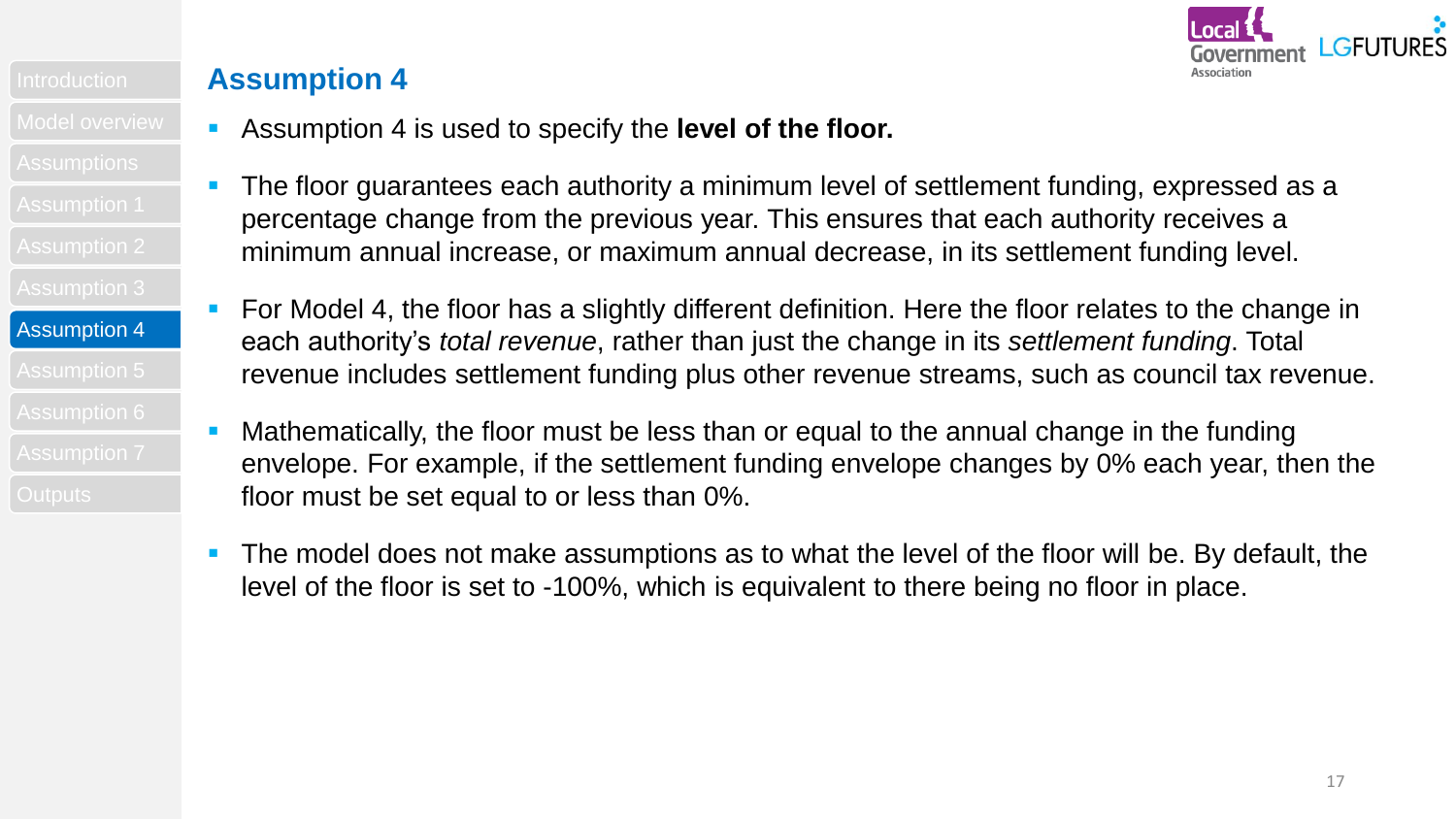

**Assumption 4**

**example**

- 
- 
- 

#### [Assumption 4](#page-0-0)

# **Example:** In the example below, the user sets the floor to -5%. This means that no authority's settlement funding will fall by more than 5% per year (or that no authority's *total revenue* will fall by more than 5% per year, in the case of Model 4).

| <b>Floor</b>                                       | Applies to: Models 1, 3 and 4                                                                                                                                                                                                                                                                            |  |
|----------------------------------------------------|----------------------------------------------------------------------------------------------------------------------------------------------------------------------------------------------------------------------------------------------------------------------------------------------------------|--|
| change in the funding envelope (see Assumption 3). | The floor guarantees each authority a minimum level of funding, expressed as a percentage change<br>from the previous year. This ensures that each authority receives a minimum annual increase, or<br>maximum annual decrease, in its funding level. The floor must be less than or equal to the annual |  |
| Settlement funding floor:                          | $-5.0%$                                                                                                                                                                                                                                                                                                  |  |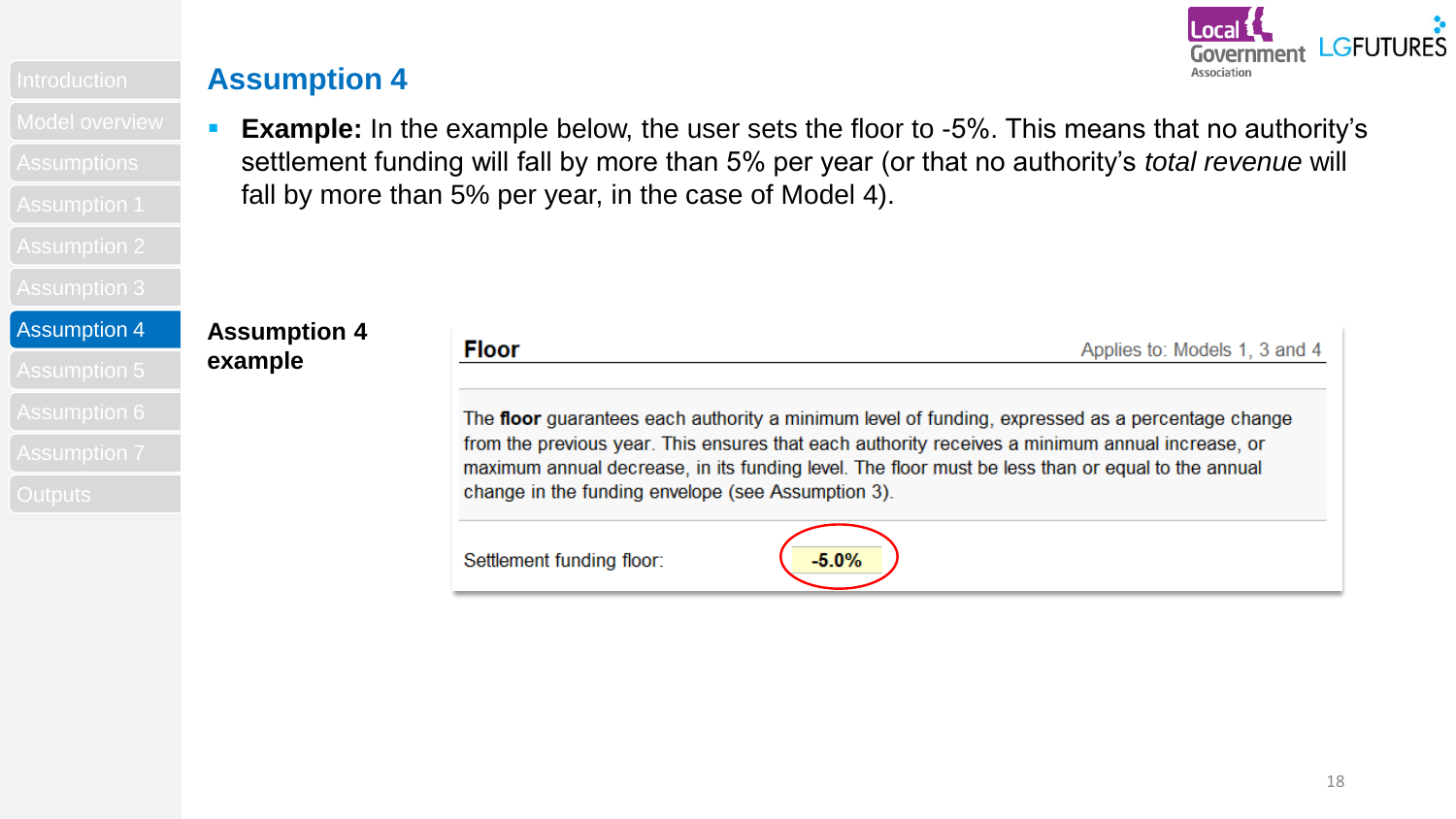

- Assumption 5 determines the **transition period.** This is the number of years it would take each authority to reach its target settlement funding allocation.
	- Shorter transition periods mean each authority converges more quickly with its target. Longer transition periods provide more protection against large annual changes in funding.
	- The model does not make any assumptions about how long the transition period should be. By default it is set to one year, which is equivalent having no transitional protection in place.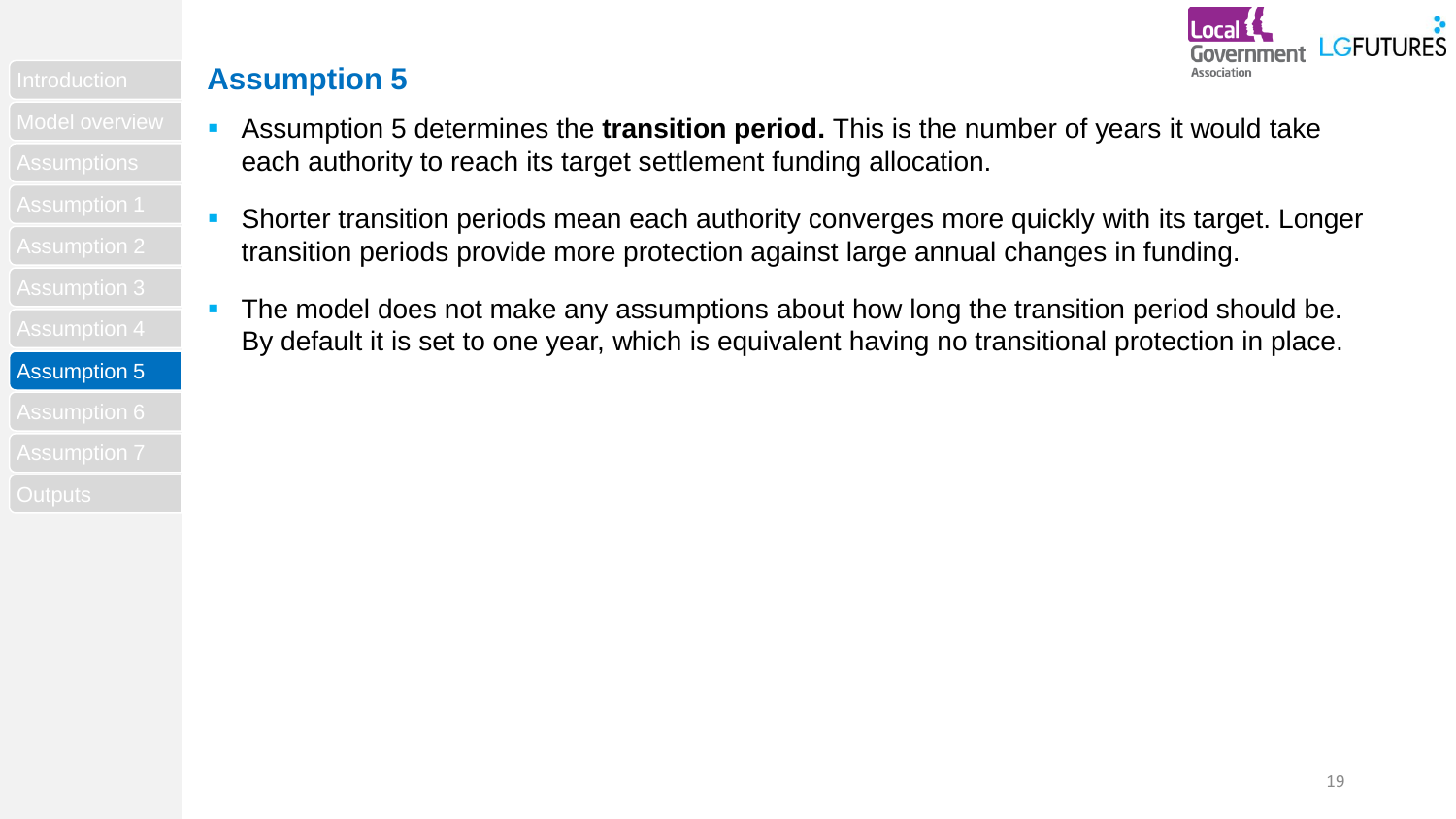

- Assumption 6 is used to specify the **other income streams** that are taken into account when applying floors.
- This assumption applies to Model 4 only. In Model 1 and Model 3, the floors applied to annual changes in each authority's *settlement funding* level. In Model 4, floors apply to annual changes in each authority's *total revenue.*<sup>1</sup>
- Total revenue is made up of settlement funding plus other revenue streams. Here, the user specifies what is to be included under 'other revenue streams'. The user has the option of choosing up to three other revenue streams: (a) council tax revenue, (b) the Better Care Fund, and (c) the New Homes Bonus.<sup>2</sup>
- All else being equal, the more revenue an authority receives from these other revenue streams the less transitional protection will be applied to changes in its settlement funding level.
- Please note that **this assumption is only valid when floors are negative** (see Assumption 4). In this Excel workbook, it is not possible to guarantee that Model 4 will be revenue neutral when the floor is greater than 0%. Please see the accompanying report for more details.

<sup>1.</sup> Model 2 is not listed here as it does not include floors.

<sup>2.</sup> These three revenue sources were all part of MHCLG's definition of Core Spending Power (CSP) in 2019/20, based on provisional figures. The other components of CSP – the Settlement Funding Assessment and Rural Services Delivery Grant – are included in the definition of 'settlement funding' for the purpose of this modelling (along with Public Health Grant).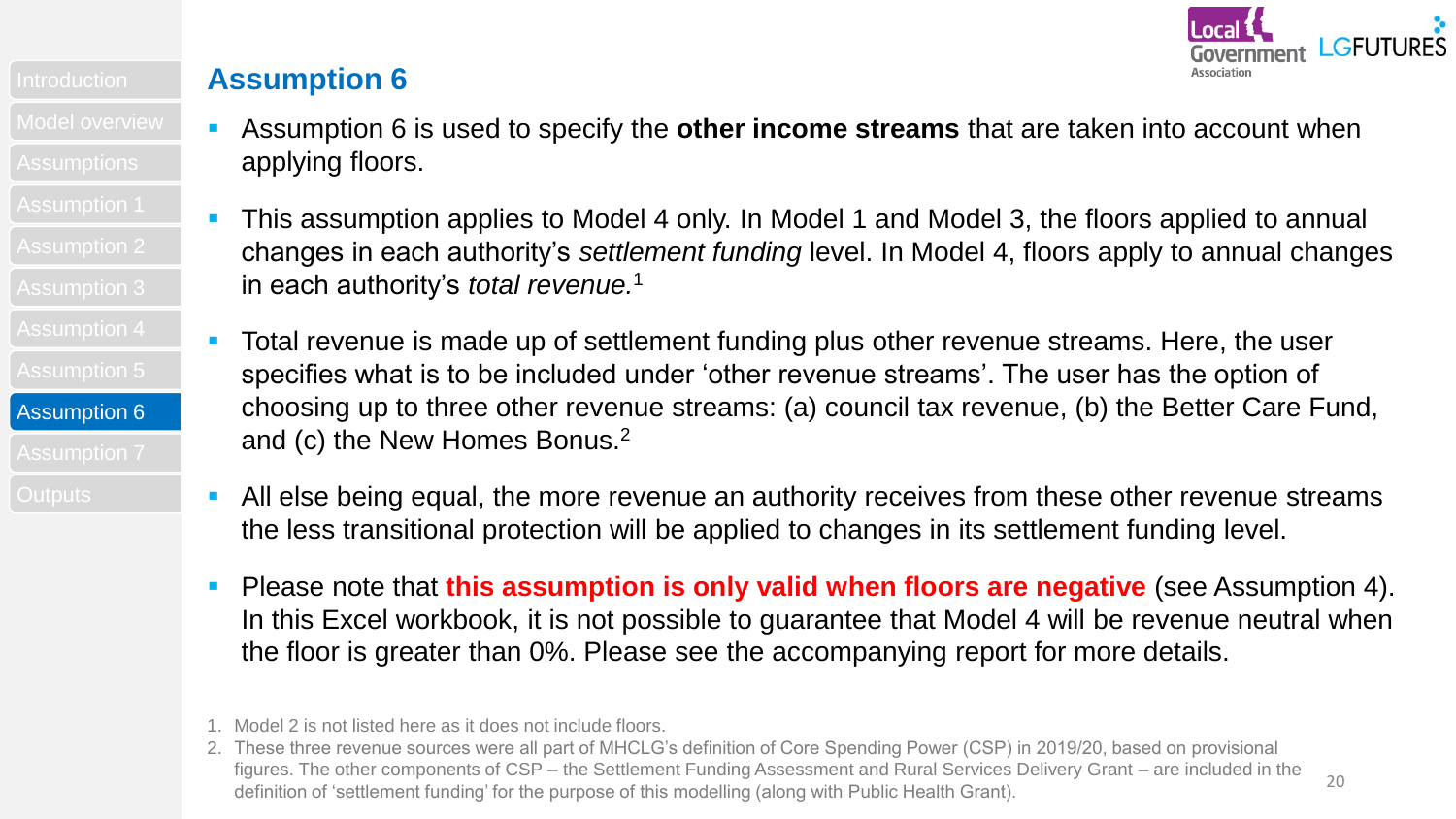

- Users can also specify any assumed *growth* in these revenue streams. Any assumed growth in these revenue streams will further reduce the level of transitional protection applied to each authority's settlement funding level.
- The assumed value of these other revenue streams is based on provisional figures for 2019/20, as announced by MHCLG as part of the 2018/19 local government finance settlement.
- **Example**: in the example below, the user includes council tax revenue and the Better Care Fund in the definition of total revenue. Note that settlement funding is always included in this definition. The user has not opted to include the any assumed growth in these revenue streams (this is kept at 0.0%).

#### **Assumption 6 example**

[Assumption 6](#page-0-0)

The floor is calculated with reference to the following revenue sources:

| <b>Total revenue</b>                      | Include?   | Annual<br>growth |
|-------------------------------------------|------------|------------------|
| Settlement funding levels<br>$\checkmark$ | <u>Yes</u> |                  |
| Council tax revenue                       | Yes        | 0.0%             |
| <b>Better Care Fund</b>                   | Yes        | 0.0%             |
| <b>New Homes Bonus</b>                    | <b>No</b>  | 0.0%             |
|                                           |            |                  |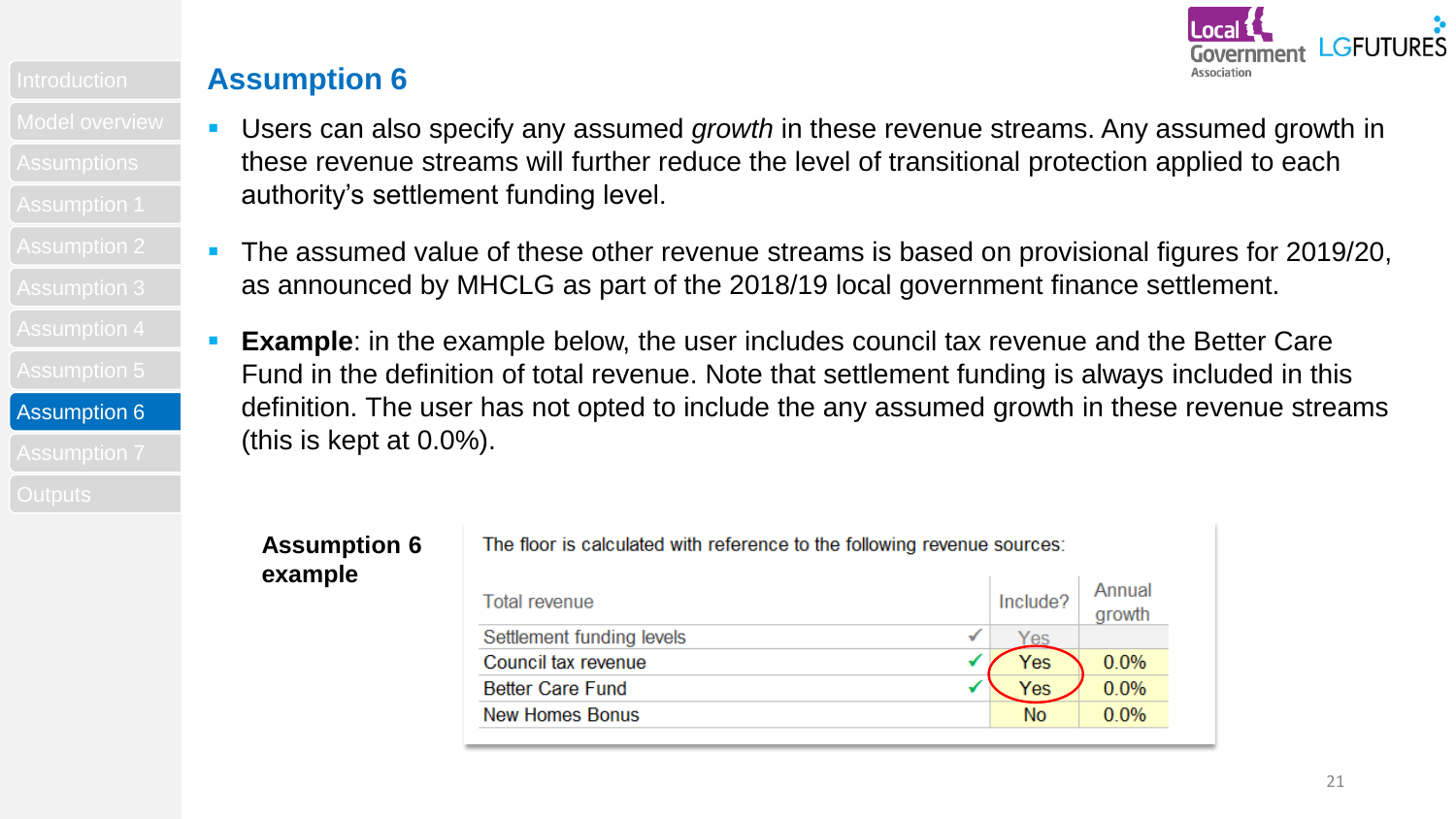

[Assumption 7](#page-0-0) Assumption 7

- Assumption 7 allows the user to toggle **revenue neutrality** for certain models.
- By default, all four models are assumed to be revenue neutral. Any transitional protection provided to some local authorities is offset by a reduction in the funding received by others.
- It is possible to disable this assumption for Model 3 and Model 4.
- Under these models, authorities move towards their target funding levels over a fixed number of years. By itself, this is revenue neutral.
- **These models also have additional protection in the form of floors. This prevents any** authority's revenue from falling by more than a certain percentage in any year. These floors impose additional costs on the system.
- If the models are revenue neutral, then this cost is financed through a downward adjustment in the annual change in funding received by other authorities.
- If the models are not revenue neutral, then the cost of floors is assumed to be met by extra funding from central government. This means a downward adjustment to other authorities' funding is not necessary.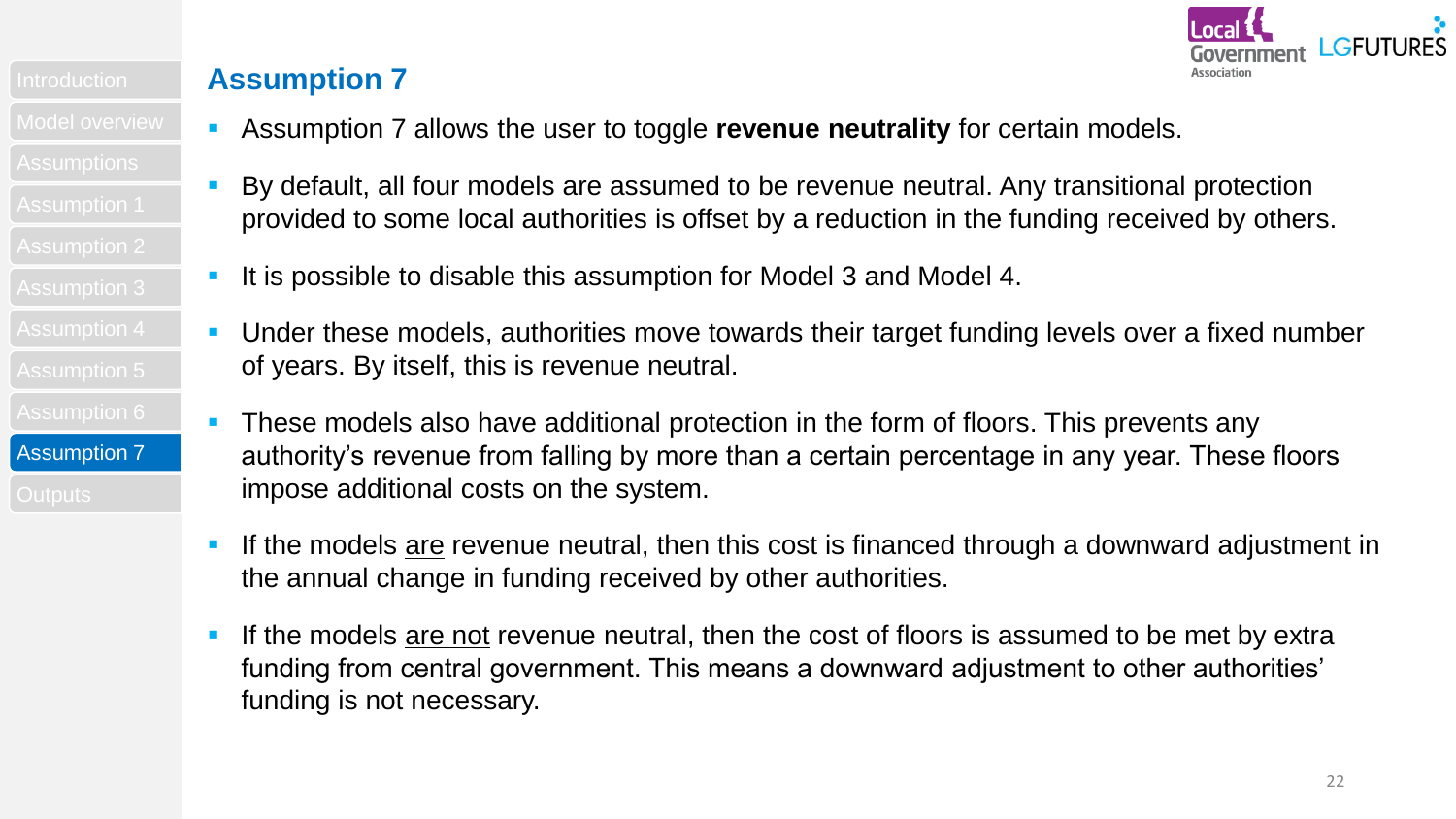

- In the example below, the user disables the assumption of revenue neutrality. The cost of additional floor protection in Model 3 and Model 4 is then assumed to be met by additional funding from central government.
	- **The additional funding required from central government is shown in Table 5 of the 'Outputs'** tab.

# Assumption 5**Assumption 6**<br>Assumption 6**Assumption 7**<br>Assumption 7 **example**

Assume that all models are revenue neutral?

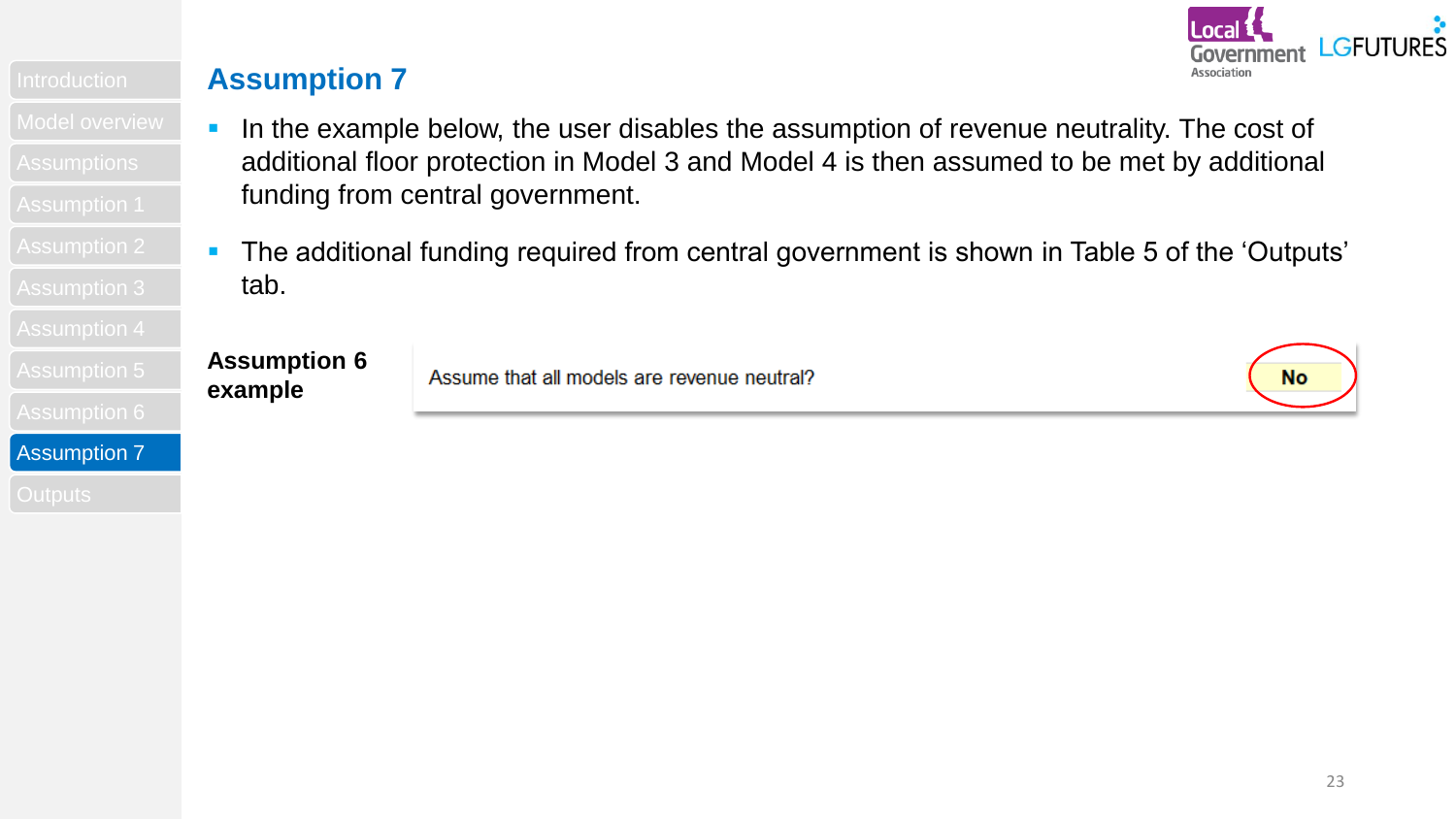

**Outputs**

- The 'Outputs' tab compares the results of each transition model based on the specified assumptions.
- If it is divided into two parts: the first part summarises the impact of each model on all local authorities on England. The second part shows the impact on the specified local authority.
	- An explanation of each table and chart is provided in the Excel workbook itself.

**[Outputs](#page-0-0)**